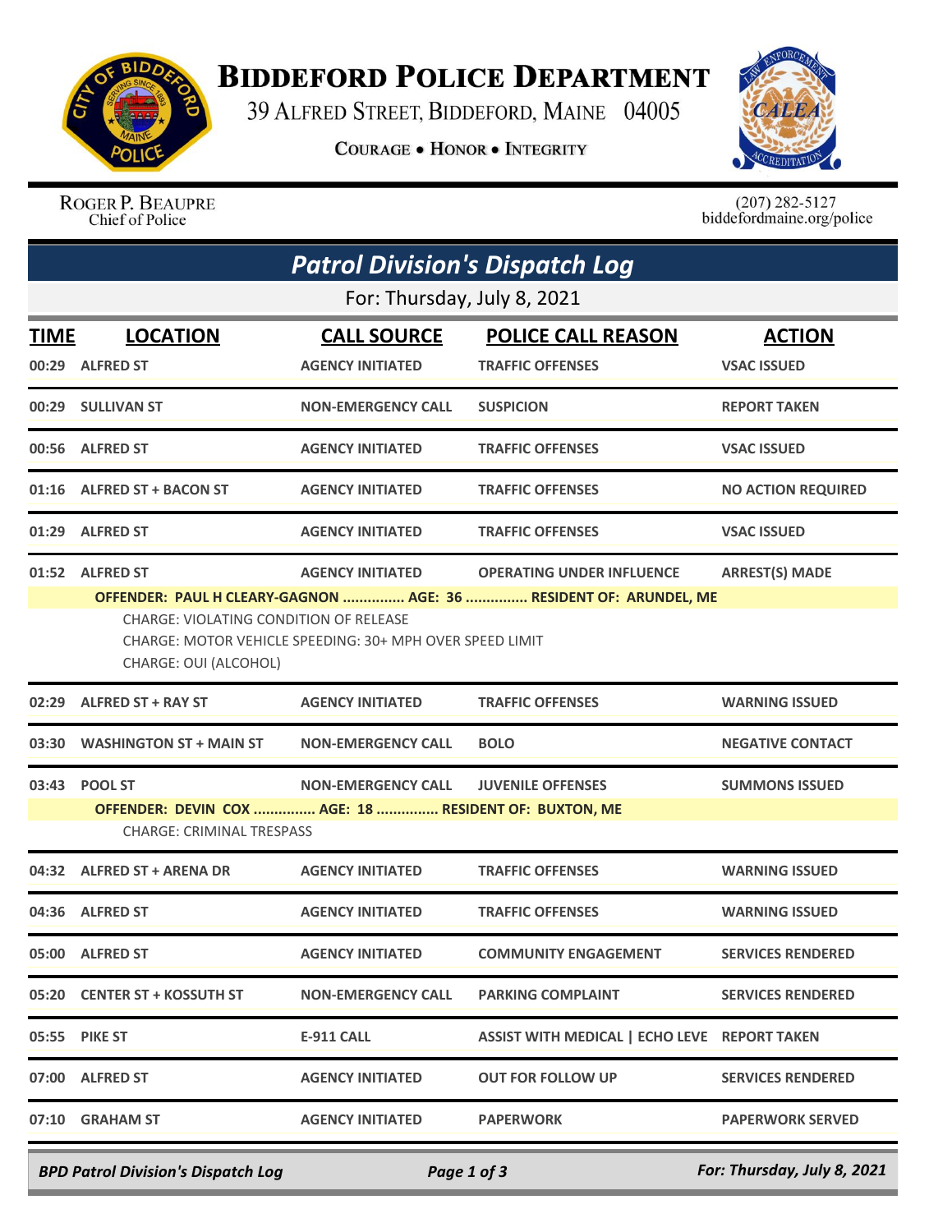| <b>TIME</b> | <b>LOCATION</b>             | <b>CALL SOURCE</b>        | <b>POLICE CALL REASON</b>          | <b>ACTION</b>               |
|-------------|-----------------------------|---------------------------|------------------------------------|-----------------------------|
| 07:42       | <b>INNER CIR</b>            | <b>AGENCY INITIATED</b>   | <b>PAPERWORK</b>                   | <b>PAPERWORK NOT SERVED</b> |
|             | 08:09 ELM ST + BEAUDOIN AVE | <b>AGENCY INITIATED</b>   | <b>TRAFFIC OFFENSES</b>            | <b>WARNING ISSUED</b>       |
|             | 08:17 ELM ST                | <b>AGENCY INITIATED</b>   | <b>TRAFFIC OFFENSES</b>            | <b>NO ACTION REQUIRED</b>   |
|             | 08:26 ALFRED ST             | <b>AGENCY INITIATED</b>   | <b>TRAFFIC OFFENSES</b>            | <b>VSAC ISSUED</b>          |
|             | 08:39 ALFRED ST             | <b>AGENCY INITIATED</b>   | <b>TRAFFIC OFFENSES</b>            | <b>WARNING ISSUED</b>       |
|             | 08:41 ELM ST                | <b>NON-EMERGENCY CALL</b> | <b>CRIM THREAT / TERRORIZING</b>   | <b>REPORT TAKEN</b>         |
|             | 08:50 ELM ST + LINDALE AVE  | <b>AGENCY INITIATED</b>   | <b>TRAFFIC OFFENSES</b>            | <b>VSAC ISSUED</b>          |
|             | 08:52 ALFRED ST             | <b>NON-EMERGENCY CALL</b> | <b>CRIMINAL MISCHIEF</b>           | <b>REPORT TAKEN</b>         |
|             | 09:07 ELM ST                | <b>AGENCY INITIATED</b>   | <b>TRAFFIC OFFENSES</b>            | <b>VSAC ISSUED</b>          |
|             | 09:25 BARRA RD              | <b>NON-EMERGENCY CALL</b> | <b>VEHICLE CRASH - POLICE ONLY</b> | <b>REPORT TAKEN</b>         |
| 10:01       | <b>CRESCENT ST</b>          | <b>NON-EMERGENCY CALL</b> | <b>SUSPICION</b>                   | <b>GONE ON ARRIVAL</b>      |
|             | 10:25 OAK PL                | <b>AGENCY INITIATED</b>   | <b>PRO-ACTIVE DV RESPONSE TEAM</b> | <b>REPORT TAKEN</b>         |
| 10:37       | <b>MAIN ST</b>              | <b>E-911 CALL</b>         | <b>CHECK WELFARE</b>               | <b>SERVICES RENDERED</b>    |
|             | 10:49 HILL ST               | <b>NON-EMERGENCY CALL</b> | <b>ANIMAL COMPLAINT</b>            | <b>SERVICES RENDERED</b>    |
|             | 11:06 ALFRED ST + CLARK ST  | <b>AGENCY INITIATED</b>   | <b>TRAFFIC OFFENSES</b>            | <b>VSAC ISSUED</b>          |
|             | <b>11:41 GREEN ST</b>       | <b>NON-EMERGENCY CALL</b> | <b>DISTURBANCE / NOISE</b>         | <b>SERVICES RENDERED</b>    |
|             | 11:53 BACON ST              | <b>WALK-IN AT STATION</b> | <b>ARTICLES LOST/FOUND</b>         | <b>REPORT TAKEN</b>         |
|             | 12:57 SOUTH ST              | <b>AGENCY INITIATED</b>   | <b>COMMUNITY ENGAGEMENT</b>        | <b>SERVICES RENDERED</b>    |
|             | 13:06 HIGH ST               | <b>NON-EMERGENCY CALL</b> | <b>DISTURBANCE / NOISE</b>         | <b>UNFOUNDED</b>            |
|             | 13:16 ALFRED ST             | <b>OTHER</b>              | <b>PAPERWORK</b>                   | <b>SERVICES RENDERED</b>    |
|             | 13:23 WEST ST               | <b>NON-EMERGENCY CALL</b> | <b>CIVIL COMPLAINT</b>             | <b>CIVIL COMPLAINT</b>      |
|             | 13:45 ASTRO LN              | <b>E-911 CALL</b>         | 911 MISUSE                         | <b>SERVICES RENDERED</b>    |
|             | 14:37 ELM ST                | <b>NON-EMERGENCY CALL</b> | <b>CIVIL COMPLAINT</b>             | <b>REPORT TAKEN</b>         |
|             | 14:45 BRADBURY ST           | <b>OTHER</b>              | <b>DISTURBANCE / NOISE</b>         | <b>REPORT TAKEN</b>         |
|             | 14:53 OCEAN VIEW DR         | <b>NON-EMERGENCY CALL</b> | <b>CHECK WELFARE</b>               | <b>REPORT TAKEN</b>         |
|             | 15:04 CENTER ST             | <b>WALK-IN AT STATION</b> | <b>THEFT</b>                       | <b>REPORT TAKEN</b>         |
|             |                             |                           |                                    |                             |

*BPD Patrol Division's Dispatch Log Page 2 of 3 For: Thursday, July 8, 2021*